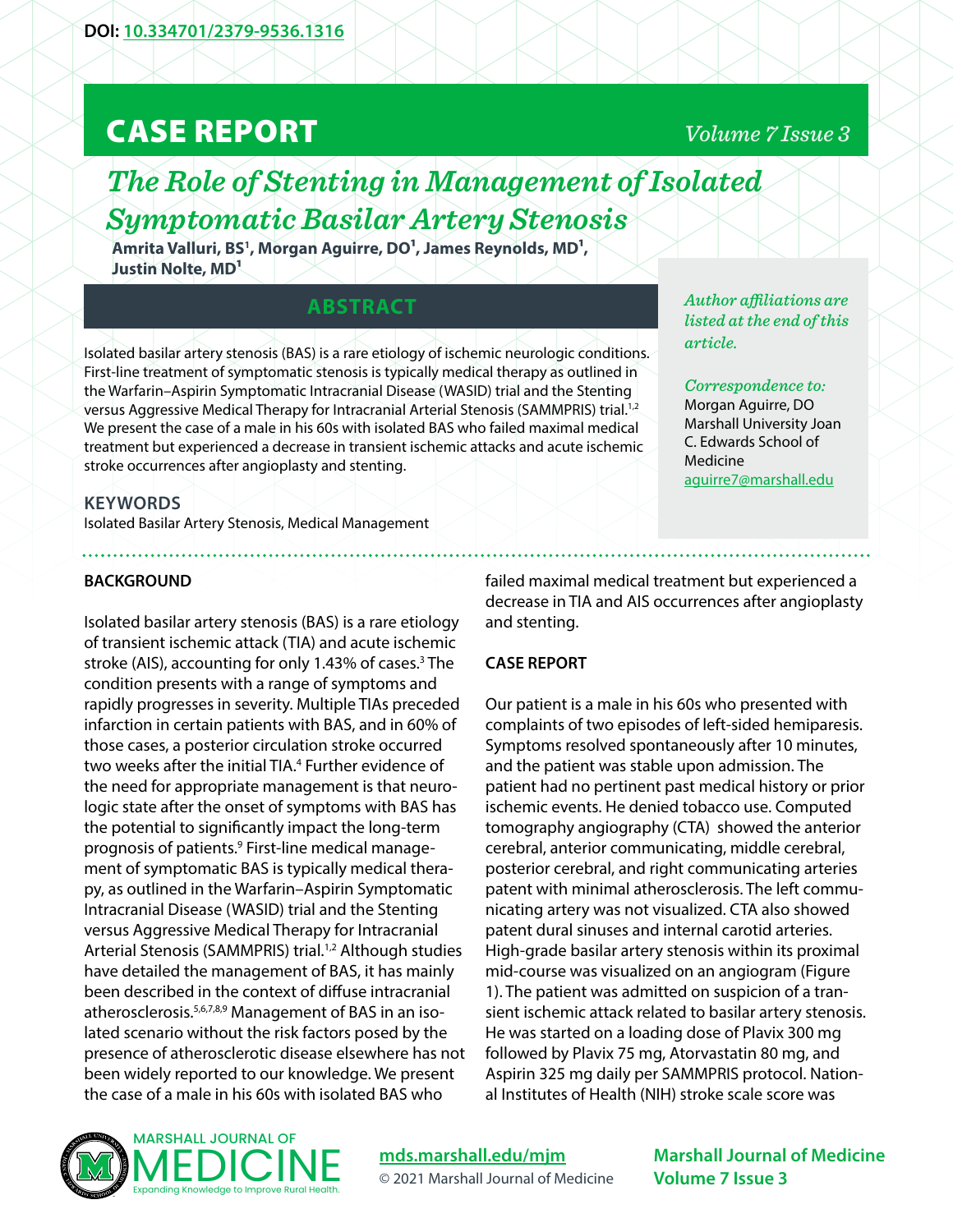

**FIGURE 1.** Angiogram showing >90% BAS.

determined to be 0. The patient had no acute events overnight, and he was discharged on a regimen of Aspirin 325 mg daily, Plavix 75 mg daily, and Atorvastatin 80 mg daily. 24 days later the patient presented with right upper extremity weakness. He denied medication nonadherence. CTA indicated >90% basilar artery stenosis. Magnetic resonance imaging (MRI) visualized an acute left cerebellar hemisphere infarct. Treatment teams determined that an eventual cerebral angiogram with angioplasty of the basilar artery would be beneficial. Soon after, the patient developed left-sided numbness and dizziness. MRI demonstrated

a stroke in the inferior basilar artery territory. Interventional radiology (IR) decided to proceed with angioplasty. Post-procedure, cerebral angiogram showed a 50% short segment dissection in the region of the stenosis. IR then proceeded with angioplasty and neuroform atlas stent placement. Repeat cerebral angiogram demonstrated minimal residual BAS. The patient remained stable post-procedure. All cerebral arteries were visualized as patent on CTA (Figure 2) when the patient came in once more for concern over forearm tingling. It was determined his symptoms



**FIGURE 2.** CTA demonstrating improvement in basilar artery patency.

could not be explained in the setting of normal CTA of the head and neck. After this initial post-operative visit, the patient did not return for any neurological issues.

#### **DISCUSSION**

Many studies discussing the management of BAS are in the context of coexisting cerebral or vertebral



#### **[mds.marshall.edu/mjm](https://mds.marshall.edu/mjm/)** © 2021 Marshall Journal of Medicine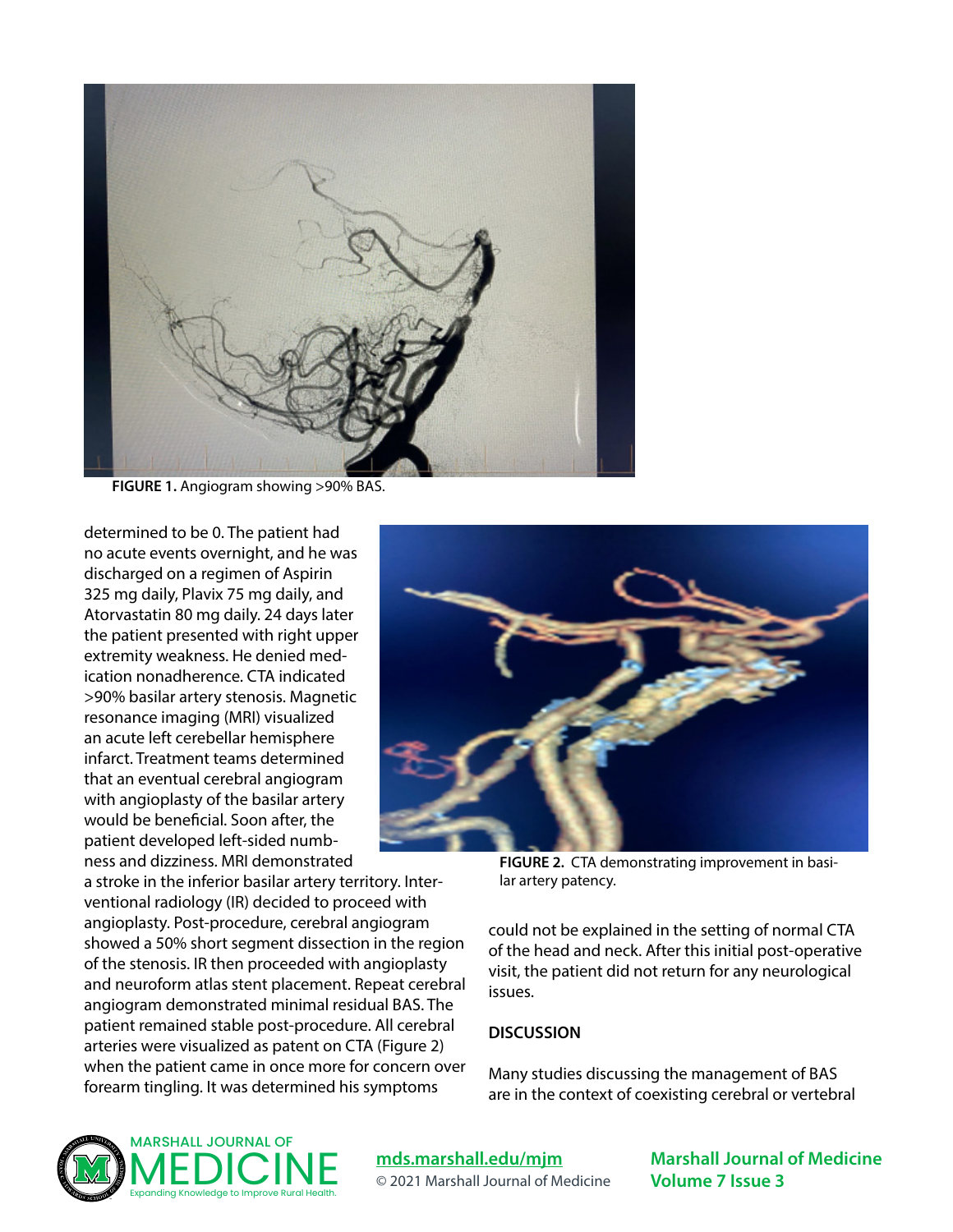artery atherosclerosis.5,6,7,8,9 Our patient's case draws attention to the management of isolated BAS. The patient experienced an infarction while remaining adherent to the first-line medical treatment of BAS outlined in the SAMMPRIS protocol. Due to the failure of medical management, angioplasty of the basilar artery was the initial next step. Post-procedure, however, dissection in the region of the stenosis visualized on angiogram lead IR to proceed with basilar artery angioplasty and stent placement. The patient has remained stable with no incidents of TIA or AIS since then. Despite its efficacy in our patient, stent placement is not considered to be a first-line treatment option of BAS. In the SAMMPRIS trial, it was found that medical management is more effective than stent implantation in treating intracranial arterial stenosis.<sup>2</sup> This was concluded due to the increased risk of stroke post-stent placement and the efficacy of maximal medical therapy in decreasing stroke risk.<sup>2</sup> It was discussed how the presence of high-grade stenosis and acute symptoms could indicate the presence of unstable plaque.<sup>2</sup> This unstable plaque could then predispose patients to periprocedural embolism in the distal arterial circulation.2 This is of concern as embolism arising from arterial circulation is the most prevalent cause of stroke in patients with isolated BAS.<sup>3</sup> In our patient, there was no incidence of periprocedural embolism or arterially derived embolism post-stent placement. This favorable outcome may be associated with the fact that CTA consistently visualized patent cerebral and vertebral circulation. Minimal atherosclerosis visualized in the vasculature, excluding the basilar artery, may have decreased the risk of arterially derived embolism associated with stent placement. Furthermore, the presence of collateral arterial circulation is strongly associated with a better prognosis in general for patients with symptomatic isolated basilar artery stenosis.<sup>3</sup> Another factor that may have contributed to the positive outcome in our patient is the location of the BAS. Stenosis of the basilar artery mid area is typically associated with poor prognosis in isolated BAS in comparison to other locations.3 Our patient's stenosis of the basilar artery was located in the proximal mid-course.

#### **CONCLUSION**

In the absence of diffuse atherosclerosis and no pertinent past medical history, our patient had a positive response to angioplasty and stenting after failing maximal medical treatment. While the current literature is in favor of medical management, our patient's case suggests that stenting can have a positive outcome in decreasing ischemic occurrences associated with isolated BAS.

#### **AUTHOR AFFILIATIONS**

1. Marshall University Joan C. Edwards School of Medicine, Huntington, West Virginia

#### **REFERENCES**

- 1. Chimowitz MI, Lynn MJ, Howlett-Smith H, Stern BJ, Hertzberg VS, Frankel MR, et al. Comparison of warfarin and aspirin for symptomatic intracranial arterial stenosis. N Engl J Med. 2005;352(13):1305–16.
- 2. Chimowitz MI, Lynn MJ, Derdeyn CP, Turan TN, Fiorella David, Lane BF et al. Stenting versus aggressive medical therapy for intracranial arterial stenosis. N Engl J Med. 2012;367(1):93–93.
- 3. Samaniego EA, Shaban A, Ortega-Gutierrez S, Roa JA, Hasan DM, Derdeyn C, et al. Stroke mechanisms and outcomes of isolated symptomatic basilar artery stenosis. Stroke Vasc Neurol. 2019;4(4):189–97.
- 4. Devuyst G, Bogousslavsky J, Meuli R, Moncayo J, De Freitas G, Van Melle G. Stroke or Transient Ischemic Attacks With Basilar Artery Stenosis or Occlusion- Clinical Patterns and Outcome. JAMA Neurology. 2002;April;59(4):567-573.
- 5. Lin Y-H, Chen K-W, Tang S-C, Lee C-W. Endovascular treatment outcome and CT angiography findings in acute basilar artery occlusion with and without underlying intracranial atherosclerotic stenosis. J Vasc Interv Radiol. 2020;31(5):747–53.
- 6. Marquardt L, Kuker W, Chandratheva A, Geraghty O, Rothwell PM. Incidence and prognosis of > or = 50% symptomatic vertebral or basilar artery stenosis: prospective population-based study. Brain. 2009;132(Pt 4):982–8.
- 7. Markus HS, Larsson SC, Kuker SC, Kuker W, Schulz UG, Ford I. Stenting for symptomatic vertebral artery stenosis: The vertebral artery ischaemia stenting trial. J Vasc Surg. 2018;67(3):986.
- 8. Phatouros CC, Lefler JE, Higashida RT, Meyers



**[mds.marshall.edu/mjm](https://mds.marshall.edu/mjm/)** © 2021 Marshall Journal of Medicine